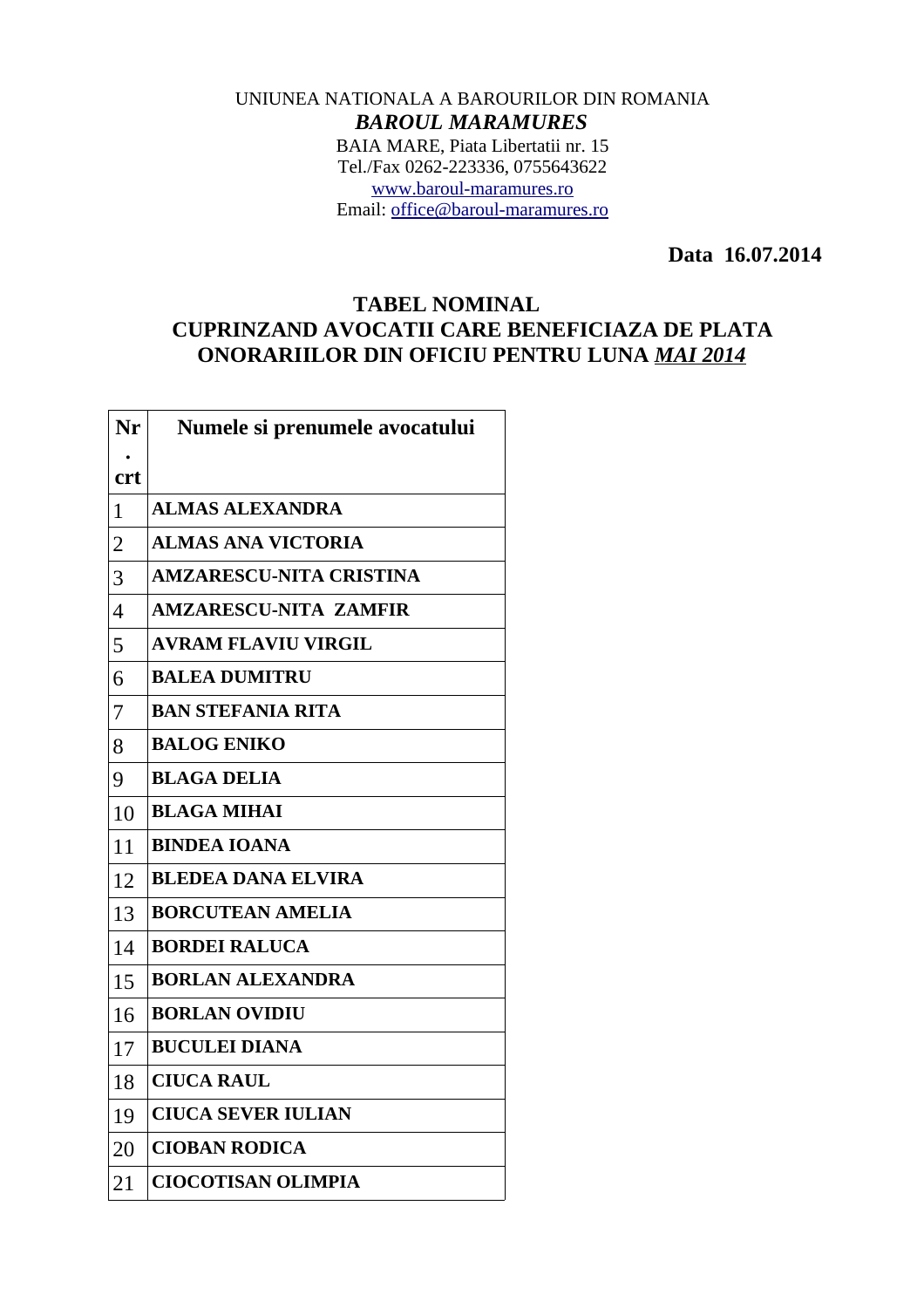| 22 | <b>DEAC MARIA RALUCA</b>        |
|----|---------------------------------|
| 23 | <b>DENES MARIA ANASTASIA</b>    |
| 24 | <b>DOMSA ANGELICA</b>           |
| 25 | <b>FARCAS CLAUDIA</b>           |
| 26 | <b>GALEA-SZEREMI GABRIEL</b>    |
| 27 | <b>GRAD OVIDIU</b>              |
| 28 | <b>GIURGIU ADRIAN</b>           |
| 29 | <b>GIURGIU LIANA</b>            |
| 30 | <b>GORON ANAMARIA</b>           |
| 31 | <b>HORGOS RAZVAN</b>            |
| 32 | <b>HOTEA NELICA</b>             |
| 33 | <b>IACOB DIANA</b>              |
| 34 | <b>IANCULUI FLORIN</b>          |
| 35 | <b>ILUTI ALINA</b>              |
| 36 | <b>INDRE TIMEA</b>              |
| 37 | <b>LIBOTEAN IONELA</b>          |
| 38 | <b>LUPSE MARINELA</b>           |
| 39 | <b>MARIS ALEXANDRA</b>          |
| 40 | <b>MAROZSAN RALUCA</b>          |
| 41 | <b>MESAROS TOMOIAGA ANDREEA</b> |
| 42 | MIC SINZIANA-LUIZA              |
| 43 | <b>MIHALI ANISOARA</b>          |
| 44 | <b>MOLDOVAN RODICA</b>          |
| 45 | <b>MOTOC ANDRADA</b>            |
| 46 | <b>NASUI RODICA</b>             |
| 47 | <b>NEGULESCU SIMINA</b>         |
| 48 | ONA DANA MARIA                  |
| 49 | <b>OLAR IULIA</b>               |
| 50 | <b>PETROVAI GABRIEL</b>         |
| 51 | <b>POPAN CATALIN</b>            |
| 52 | <b>POP PETRE</b>                |
| 53 | <b>RADU CRISTIAN</b>            |
| 54 | <b>RADU CORINA</b>              |